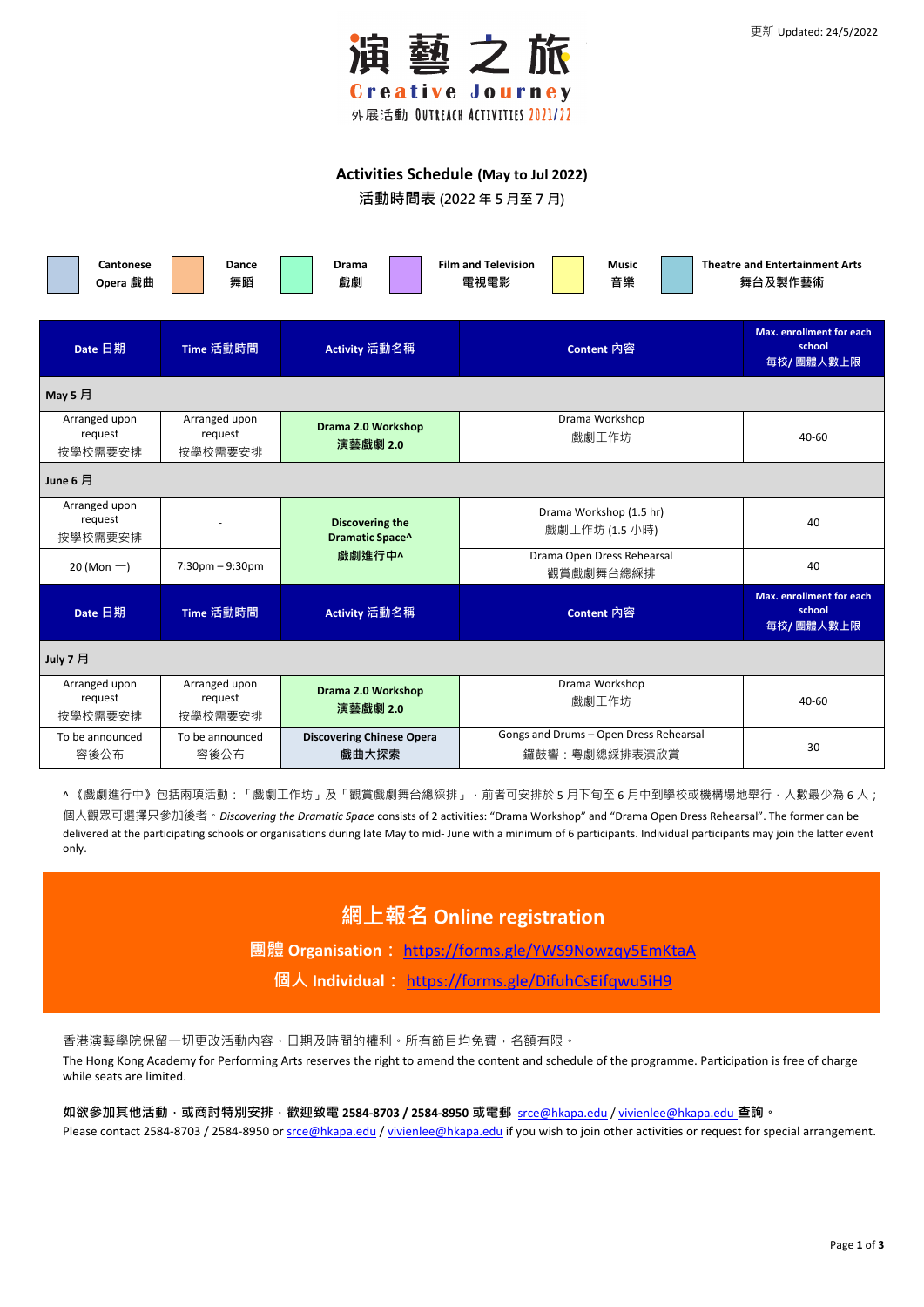## **Programme Details 活動詳情**

| <b>Activity</b><br>活動名稱                                  | Venue 地點                                      | Activity Details 活動內容                                                                                                                                                                                                                                                                                                                                                                                                                                                                                                                                   |  |  |
|----------------------------------------------------------|-----------------------------------------------|---------------------------------------------------------------------------------------------------------------------------------------------------------------------------------------------------------------------------------------------------------------------------------------------------------------------------------------------------------------------------------------------------------------------------------------------------------------------------------------------------------------------------------------------------------|--|--|
| <b>Discovering</b><br><b>Chinese Opera</b><br>戲曲大探索      | <b>HKAPA</b><br>香港演藝學院                        | The activity aims to enhance students' holistic understanding of Cantonese opera, one of<br>the World's Intangible Heritage. Students will learn about the basics of Cantonese<br>opera including the four key elements "Singing, Acting, Recital, Acrobatics", music<br>accompaniment, costumes, make up and its abstract form of expression.<br>透過深入淺出及輕鬆的活動,探討粵劇的源流,從不同角度揭開粵劇唱做唸<br>打、配樂、服飾、化妝、抽象形體等表演元素,讓學生更全面地瞭解粵劇特<br>色及底蘊。                                                                                                                       |  |  |
| <b>Academy Music</b><br><b>Concert</b><br>樂韻飄飄           | <b>HKAPA</b><br>香港演藝學院                        | Academy concert (Brass, Woodwind, Percussion, Vocal, Chinese Music, ect.) viewing can foster<br>participants' understanding and appreciation in classical music.<br>透過欣賞由音樂學院學生、畢業生及海外嘉賓演出的音樂會,增加<br>大家對不同樂種,包括銅管樂、木管樂、中樂、聲樂、敲擊樂、室<br>樂、管弦樂及樂隊的認識。                                                                                                                                                                                                                                                                                                      |  |  |
| <b>Opera Scenes</b><br><b>School Tour</b><br>歌劇速遞        | Enrolled School or<br>Organisation<br>報名學校或機構 | Exposure to quality performances of opera scenes with an education talk can foster<br>participants' appreciation for opera.<br>音樂學院聲樂系學生到校演出著名歌劇選段,並透過導賞環節,增進學生對<br>歌劇及聲樂演出的認識。                                                                                                                                                                                                                                                                                                                                                                         |  |  |
|                                                          | Enrolled school or                            | Participants will attend a 90-minute pre-show workshop as an introductory session to an upcoming<br>Academy drama production, followed by attending its dress rehearsal. Through the workshop activities,<br>issues and topics related to the drama production will be explored in order to enhance their interest and<br>appreciation of performing arts.<br>Lucky Stiff (musical)<br>Book & Lyrics by Lynn Ahrens<br>Music by Stephen Flaherty<br>Based on The Man Who Broke the Bank at Monte Carlo by Michael Butterworth<br>Director: Li Wing-hong |  |  |
| <b>Discovering the</b><br><b>Dramatic Space</b><br>戲劇進行中 | organisation<br>& HKAPA<br>報名學校或機構及<br>香港演藝學院 | 配合戲劇學院的演出劇目,導師預先到訪學校或機構,帶領一節 90<br>分鐘的導賞工作坊, 介紹一齣戲劇作品由構思到演出的不同過程。工<br>作坊參加者其後更可親臨演藝學院,欣賞該製作的總綵排,全面豐<br>富其戲劇體驗及欣賞能力,並加深瞭解舞台製作的整體工作。                                                                                                                                                                                                                                                                                                                                                                                                                      |  |  |